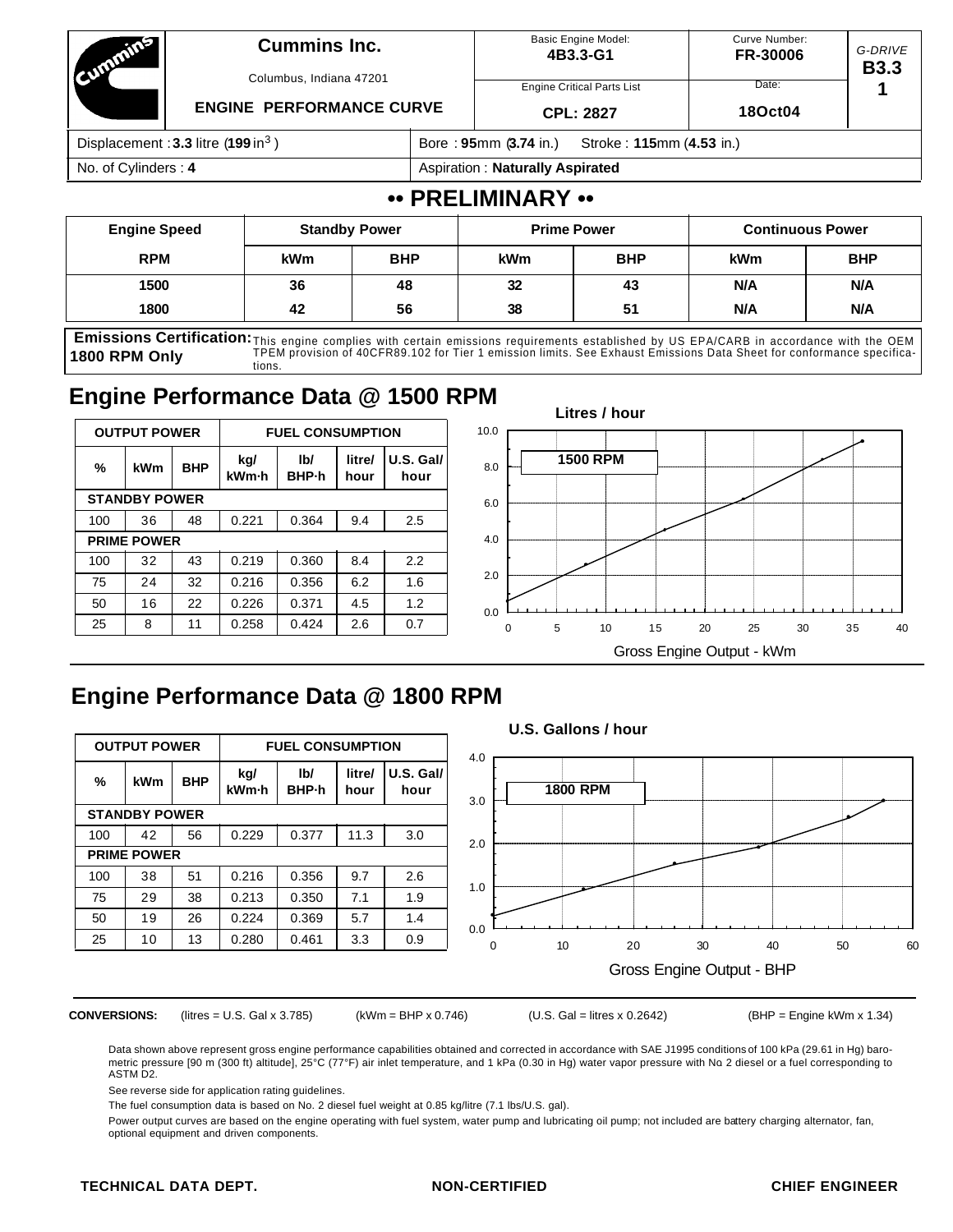## **POWER RATING APPLICATION GUIDELINES FOR GENERATOR DRIVE ENGINES**

These guidelines have been formulated to ensure proper application of generator drive engines in A.C. generator set installations. Generator drive engines are not designed for and shall not be used in variable speed D.C. generator set applications.

**STANDBY POWER RATING is applicable for supplying emergency power for the duration of the utility power outage. No overload capability is available for this rating. Under no condition is an engine allowed to operate in parallel with the public utility at the Standby Power rating.**

> This rating should be applied where reliable utility power is available. A standby rated engine should be sized for a maximum of an 80% average load factor and 200 hours of operation per year. This includes less than 25 hours per year at the Standby Power rating. Standby ratings should never be applied except in true emergency power outages. Negotiated power outages contracted with a utility company are not considered an emergency.

**PRIME POWER RATING is applicable for supplying electric power in lieu of commercially purchased power. Prime Power applications must be in the form of one of the following two categories:**

#### **UNLIMITED TIME RUNNING PRIME POWER**

**Prime Power is available for an unlimited number of hours per year in a variable load application. Variable load should not exceed a 70% average of the Prime Power rating during any operating period of 250 hours.**

**The total operating time at 100% Prime Power shall not exceed 500 hours per year.**

**A 10% overload capability is available for a period of 1 hour within a 12 hour period of operation. Total operating time at the 10% overload power shall not exceed 25 hours per year.**

#### **LIMITED TIME RUNNING PRIME POWER**

**Prime Power is available for a limited number of hours in a non-variable load application. It is intended for use in situations where power outages are contracted, such as in utility power curtailment. Engines may be operated in parallel to the public utility up to 750 hours per year at power levels never to exceed the Prime Power rating. The customer should be aware, however, that the life of any engine will be reduced by this constant high load operation. Any operation exceeding 750 hours per year at the Prime Power rating should use the Continuous Power rating.**

#### **Reference Standards:**

BS-5514 and DIN-6271 standards are based on ISO-3046.

#### **Operation At Elevated Temperature And Altitude:**

The engine may be operated at:

1800 RPM up to 3280 ft. (1000 m) and 104<sup>o</sup>F (40<sup>o</sup>C) without power deration.

1500 RPM up to 3280 ft. (1000 m) and 104<sup>o</sup>F (40<sup>o</sup>C) without power deration.

For sustained operation above these conditions, derate by 0.7% per 328 ft. (100 m), and 1% per 18°F (1% per 10°C).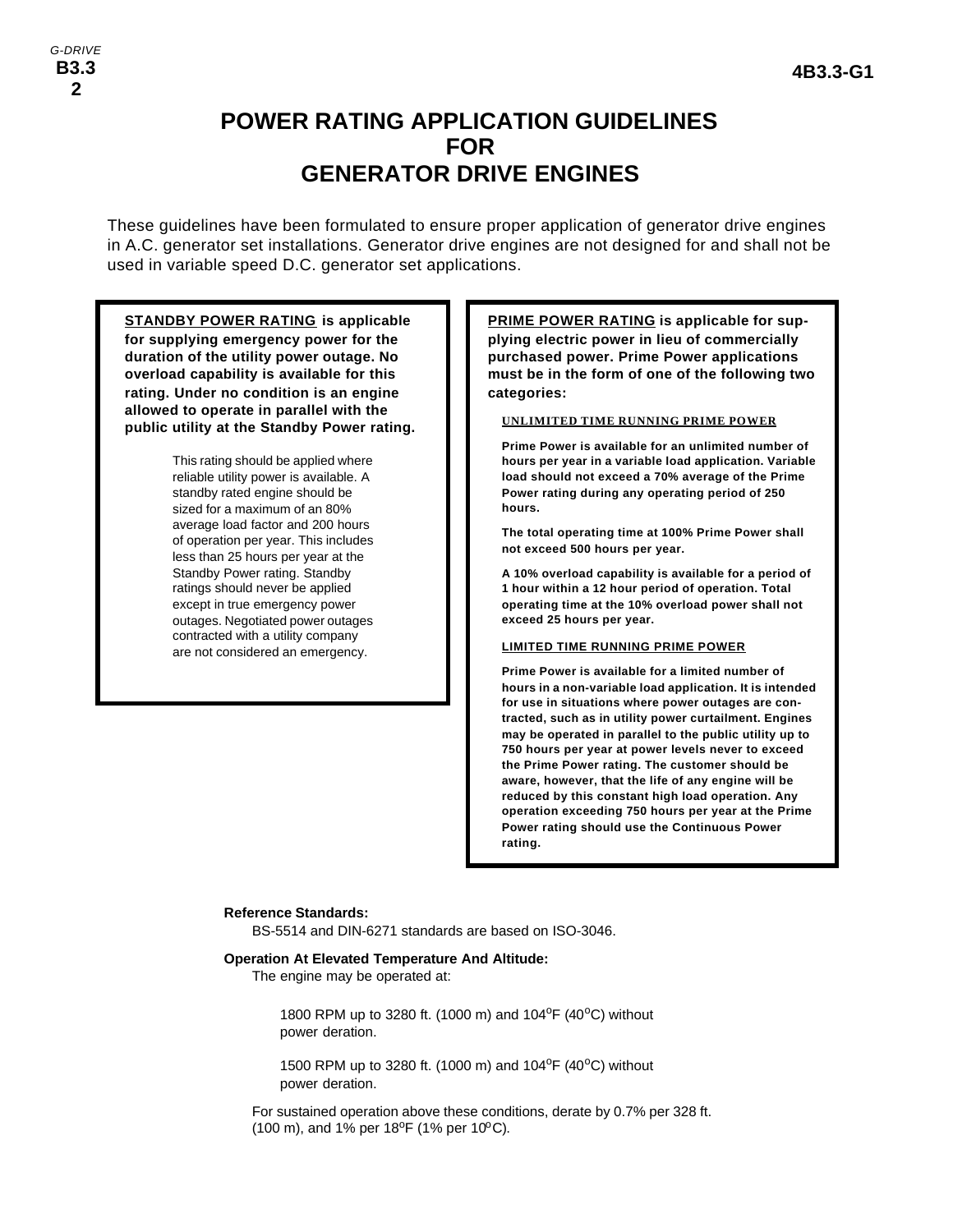### **Cummins Inc. Engine Data Sheet**

*G-DRIVE* **B3.3**

|                                                                    |                              | DATA SHEET: DS-30006                |           |
|--------------------------------------------------------------------|------------------------------|-------------------------------------|-----------|
| ENGINE MODEL: 4B3.3-G1<br><b>CONFIGURATION NUMBER: D781003GX03</b> |                              | <b>DATE :</b>                       | 18Oct04   |
|                                                                    |                              | <b>PERFORMANCE CURVE: FR-30006</b>  |           |
| <b>INSTALLATION DIAGRAM</b>                                        | <b>CPL NUMBER</b>            |                                     |           |
| • Fan to Flywheel<br>: 3170477                                     | • Engine Critical Parts List | : 2827                              |           |
|                                                                    |                              |                                     |           |
| <b>GENERAL ENGINE DATA</b>                                         |                              |                                     |           |
|                                                                    |                              | 4-Cycle; In-line; 4-Cylinder Diesel |           |
|                                                                    |                              | Natural                             |           |
|                                                                    |                              | $3.74 \times 4.53$ (95 x 115)       |           |
|                                                                    |                              | 199(3.3)                            |           |
|                                                                    |                              | 18.2:1                              |           |
|                                                                    |                              |                                     |           |
| Dry Weight                                                         |                              |                                     |           |
|                                                                    |                              | 550                                 | (250)     |
| Wet Weight                                                         |                              |                                     |           |
|                                                                    |                              | 566                                 | (257)     |
|                                                                    |                              |                                     |           |
| Moment of Inertia of Rotating Components                           |                              |                                     |           |
|                                                                    |                              | 29.8                                | (1.25)    |
|                                                                    |                              | 10.07                               | (256)     |
|                                                                    |                              | 4.33                                | (110)     |
|                                                                    |                              | 275                                 | (38)      |
| <b>ENGINE MOUNTING</b>                                             |                              |                                     |           |
|                                                                    |                              |                                     |           |
|                                                                    |                              | 918                                 | (1245)    |
| <b>EXHAUST SYSTEM</b>                                              |                              |                                     |           |
|                                                                    |                              |                                     |           |
|                                                                    |                              | 3                                   | (75)      |
| <b>AIR INDUCTION SYSTEM</b>                                        |                              |                                     |           |
|                                                                    |                              |                                     |           |
| Maximum Intake Air Restriction                                     |                              |                                     |           |
|                                                                    |                              | 30<br>12                            | (762)     |
|                                                                    |                              | 12                                  | (300)     |
|                                                                    |                              |                                     | (300)     |
| <b>COOLING SYSTEM</b>                                              |                              |                                     |           |
|                                                                    |                              | 1.2                                 | (4.5)     |
|                                                                    |                              |                                     |           |
| Maximum Coolant Friction Head External to Engine                   |                              | 5                                   | (35)      |
|                                                                    |                              | 4                                   | (28)      |
|                                                                    |                              | 26                                  | (8)       |
|                                                                    |                              | 180-203                             | $(82-95)$ |
|                                                                    |                              | 7                                   | (50)      |
|                                                                    |                              | 212                                 | (100)     |
|                                                                    |                              |                                     |           |
| <b>LUBRICATION SYSTEM</b>                                          |                              |                                     |           |
|                                                                    |                              | 31                                  | (216)     |
|                                                                    |                              | 58                                  | (402)     |
|                                                                    |                              | 248                                 | (120)     |
|                                                                    |                              | 1.9                                 | (7.0)     |
|                                                                    |                              | 2.1                                 | (7.5)     |
|                                                                    |                              | $35^\circ$                          |           |
|                                                                    |                              | $35^\circ$                          |           |
|                                                                    |                              | $35^\circ$                          |           |